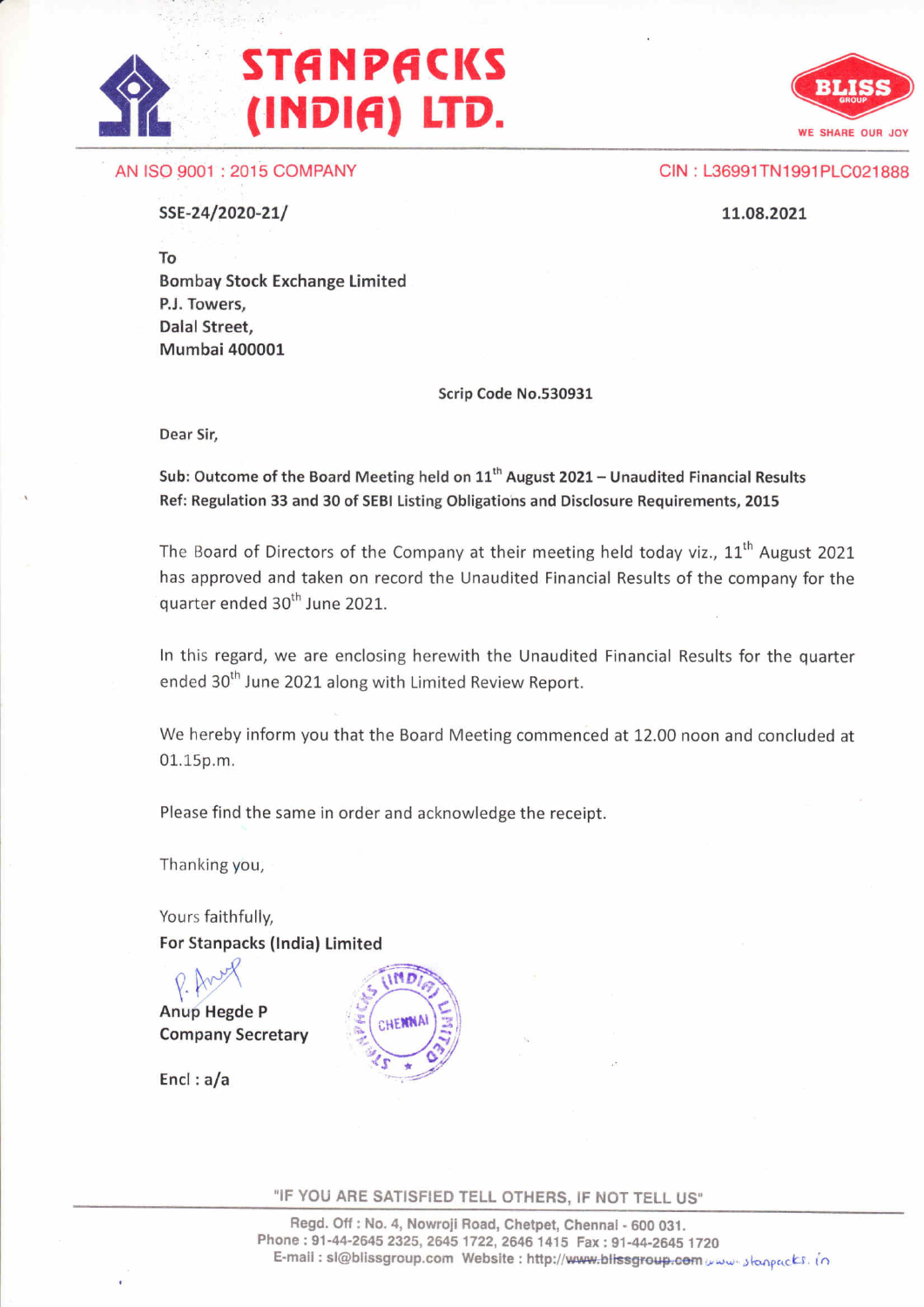| Stanpacks (India) Limited                                                                               |                                                                              |               |                  |              |                   |
|---------------------------------------------------------------------------------------------------------|------------------------------------------------------------------------------|---------------|------------------|--------------|-------------------|
| CIN - L36991TN1991PLC021888                                                                             |                                                                              |               |                  |              |                   |
| Read Office: New No. 4, S.K. Enclave, Nowraji Road, Chetpet, Chennai - 600031                           |                                                                              |               |                  |              |                   |
| Telephone No. 044-2645 1722; Fax:044-26451720; email id:info@blissgroup.com; Website - www.stanpacks.in |                                                                              |               |                  |              |                   |
| Statement of Unaudited Financial Results for the quarter and period ended 30th June 2021                |                                                                              |               |                  |              |                   |
| Rs.in Lakhs except EPS                                                                                  |                                                                              |               |                  |              |                   |
| SI.                                                                                                     | <b>Particulars</b>                                                           | Quarter Ended |                  |              | <b>Year Ended</b> |
| No.                                                                                                     |                                                                              | 30-06-2021    | $31 - 03 - 2021$ | 30-06-2020   | 31-03-2021        |
|                                                                                                         |                                                                              | (Un-Audited)  | <b>Audited</b>   | (Un-Audited) | Audited           |
| I                                                                                                       | Revenue From Operations                                                      | 1,227.07      | 1,116.84         | 506.10       | 3,038.02          |
| п                                                                                                       | Other Income                                                                 | 0.18          | 1.39             | 0.31         | 4.52              |
| ПI                                                                                                      | Total Income (I+II)                                                          | 1,227.25      | 1,118.23         | 506.41       | 3,042.54          |
| IV                                                                                                      | <b>Expenses</b>                                                              |               |                  |              |                   |
|                                                                                                         | a) Cost of materials consumed                                                | 727.87        | 579.29           | 238.52       | 1,671.94          |
|                                                                                                         | b) Purchases of Stock-in-Trade                                               |               |                  |              |                   |
|                                                                                                         | c) Changes in inventories of finished goods, Stock-in -                      |               |                  |              |                   |
|                                                                                                         | Trade and work-in-progress                                                   |               |                  |              |                   |
|                                                                                                         |                                                                              | 41.80         | 92.67            | 88.71        | 127.85            |
|                                                                                                         | d) Employee benefits expense                                                 | 70.57         | 71.34            | 48.57        | 245.97            |
|                                                                                                         | e) Finance costs                                                             | 47.15         | 47.63            | 43.94        | 188.43            |
|                                                                                                         | f) Depreciation and amortization expense                                     | 13.97         | 14.60            | 14.17        | 56.58             |
|                                                                                                         | g) Other expenses                                                            | 316.39        | 306.13           | 138.01       | 862.73            |
|                                                                                                         | Total expenses (IV)                                                          | 1,217.75      | 1,111.66         | 571.90       | 3,153.50          |
|                                                                                                         | Profit/(loss) before exceptional items and tax (III-                         |               |                  |              |                   |
| ٧                                                                                                       | I٧                                                                           | 9.50          | 6.58             | (65.50)      | (110.96)          |
| VI                                                                                                      | <b>Exceptional Items</b>                                                     |               |                  |              |                   |
| VII                                                                                                     | Profit/(loss) before tax (V-VI)                                              | 9.50          | 6.58             | (65.50)      | (110.96)          |
| VIII                                                                                                    | Tax expense:                                                                 |               |                  |              |                   |
|                                                                                                         | (1) Current tax                                                              |               |                  |              |                   |
|                                                                                                         | (2) Deferred tax                                                             |               | 23.82            |              | 23.82             |
|                                                                                                         | Profit/(loss) for the period from continuing operations                      |               |                  |              |                   |
| $\mathbf{x}$                                                                                            | (VII-VIII)                                                                   | 9.50          | (17.24)          | (65.50)      | (134.78)          |
| x                                                                                                       | Profit/(loss) from discontinued operations                                   |               |                  |              |                   |
|                                                                                                         | Tax expense of discontinued operations                                       |               |                  |              |                   |
| XI                                                                                                      |                                                                              |               |                  |              |                   |
| XII                                                                                                     | Profit/(loss) from discontinued operations (after tax)                       |               |                  |              |                   |
|                                                                                                         | $(X-XI)$<br>Profit/(loss) for the period after tax (IX+XII)                  |               |                  |              |                   |
| XIII                                                                                                    |                                                                              | 9.50          | (17.24)          | (65.50)      | (134.78)          |
|                                                                                                         | Other Comprehensive Income - Items that will not be                          |               |                  |              |                   |
|                                                                                                         | reclassified subsequently to profit or loss                                  |               |                  |              |                   |
| XIV                                                                                                     |                                                                              |               |                  |              |                   |
|                                                                                                         | Total Comprehensive Income for the period (XIII+XIV)                         |               |                  |              |                   |
|                                                                                                         | (Comprising Profit (Loss) and Other Comprehensive                            |               |                  |              |                   |
| XV                                                                                                      | Income for the period)                                                       | 9.50          | (17.24)          | (65.50)      | (134.78)          |
|                                                                                                         | Paid-up equity share capital (Face value of Rs. 10/-                         |               |                  |              |                   |
| XVI                                                                                                     | each)                                                                        | 609.60        | 609.60           | 609.60       | 609.60            |
|                                                                                                         | Earnings per equity share (for continuing operation):                        |               |                  |              |                   |
| <b>XVII</b>                                                                                             |                                                                              |               |                  |              |                   |
|                                                                                                         | I) Basic and Diluted for continuing operation (not                           | 0.16          | (0.28)           | (1.08)       | (2.21)            |
|                                                                                                         | annualised) - in Rs.<br>II) Basic and Diluted for continued and discontinued |               |                  |              |                   |
|                                                                                                         | operations (not annualised) - in Rs.                                         |               |                  | ٠            |                   |
|                                                                                                         | III) Basic and Diluted for continued and discontinued                        |               |                  |              |                   |
|                                                                                                         | operations (not annualised) - in Rs.                                         |               |                  |              |                   |
|                                                                                                         |                                                                              | 0.16          | (0.28)           | (1.08)       | (2.21)            |

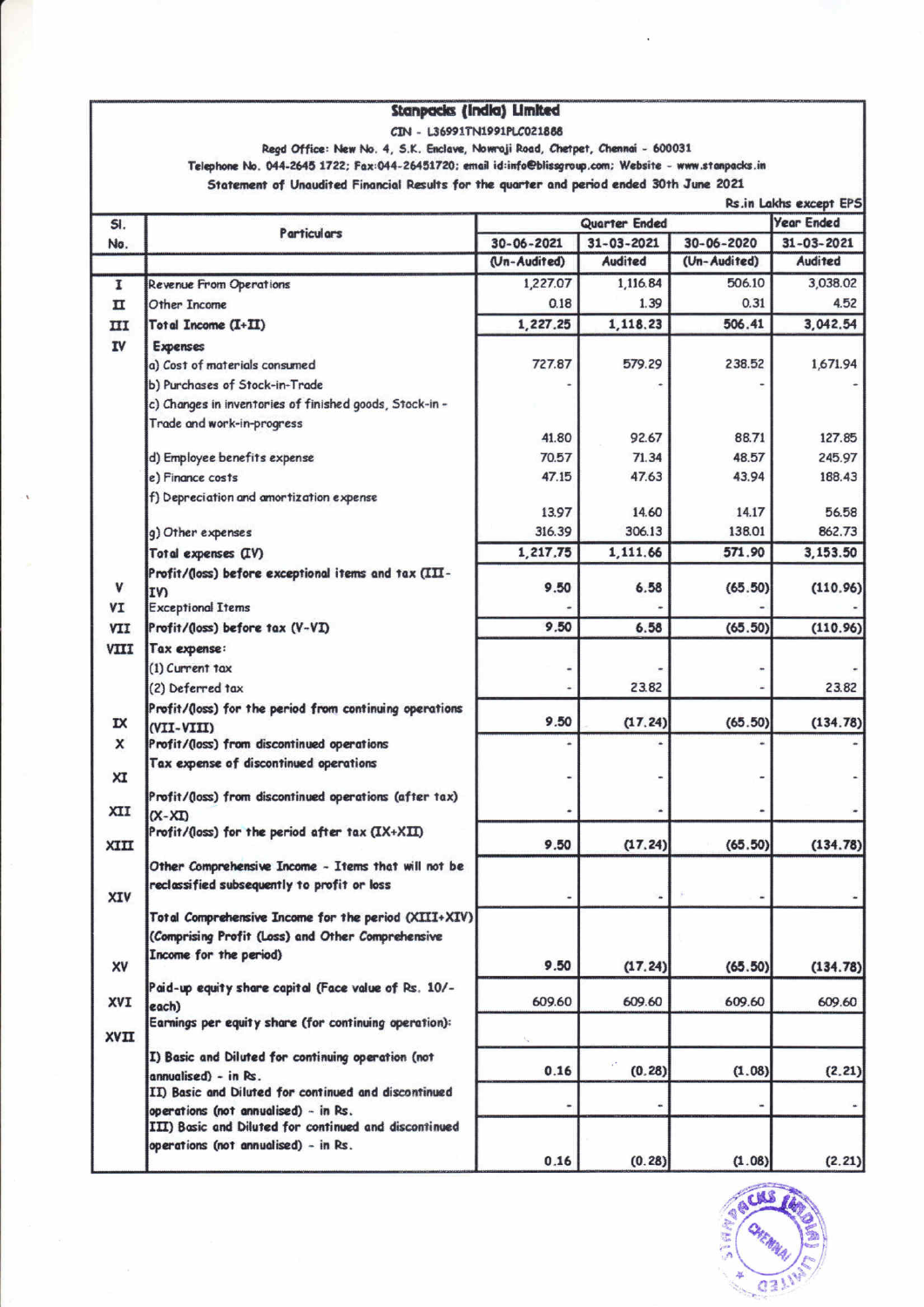#### Notes :

- 1 The above statement of unaudited Financial Results have been reviewed by the Audit Committee and approved by the Board of Directors at its meeting held on 11th August 2021.
- 2 The Company has adopted the Indian Accounting Standards (IND AS) from April 1, 2017 and these financials have been prepared in occordonce with the principles loid down in fND AS 34 - Interim finonciol reporting, prescribed under Section 133 of the Companies Act 2013 read with relevant rules issued thereunder.
- 3 The Company continues to monitor the impact of Covid-19 on its operations, impact on revenues and costs and going concern assumptions. Due care has been taken in applying significant accounting judgments and estimates, including in relation to recoverability of receivables and inventory in preparing the company's financial results. The Company has taken into account the possible effects of pandemic in preparation of the above Financial Statements on the basis of internal and external information available up to the date of approval of the Financial Statements.
- 4 The financial results and other financial information for the quarter ended June 30, 2021 has been reviewed and has been presented based on the information compiled by the management after making necessary adjustments to provide a true and fair view of the results in accordance with IND AS.
- 5 During the current quarter, the Company does not have more than one reportable segement. Accordingly, segmental informotion is not reguired to be provided.
- 6 Previous period's figures have been regrouped or reclassified wherever necessary.
- 7 No investors' complaint was pending either at the beginning or at the end of the Quarter. Further no investor's complaint has been received during the Quarter
- 8 The above Unaudited financial results for the quarter ended 30th June 2021 are available in the company's website www.stanpacks.in and Bombay Stock Exchange website www.bseindia.com

,'u for and on behalf of the Board

u

Place : Chennai Date : 11th August 2021

Gopinoth 6 V **Managing Director**